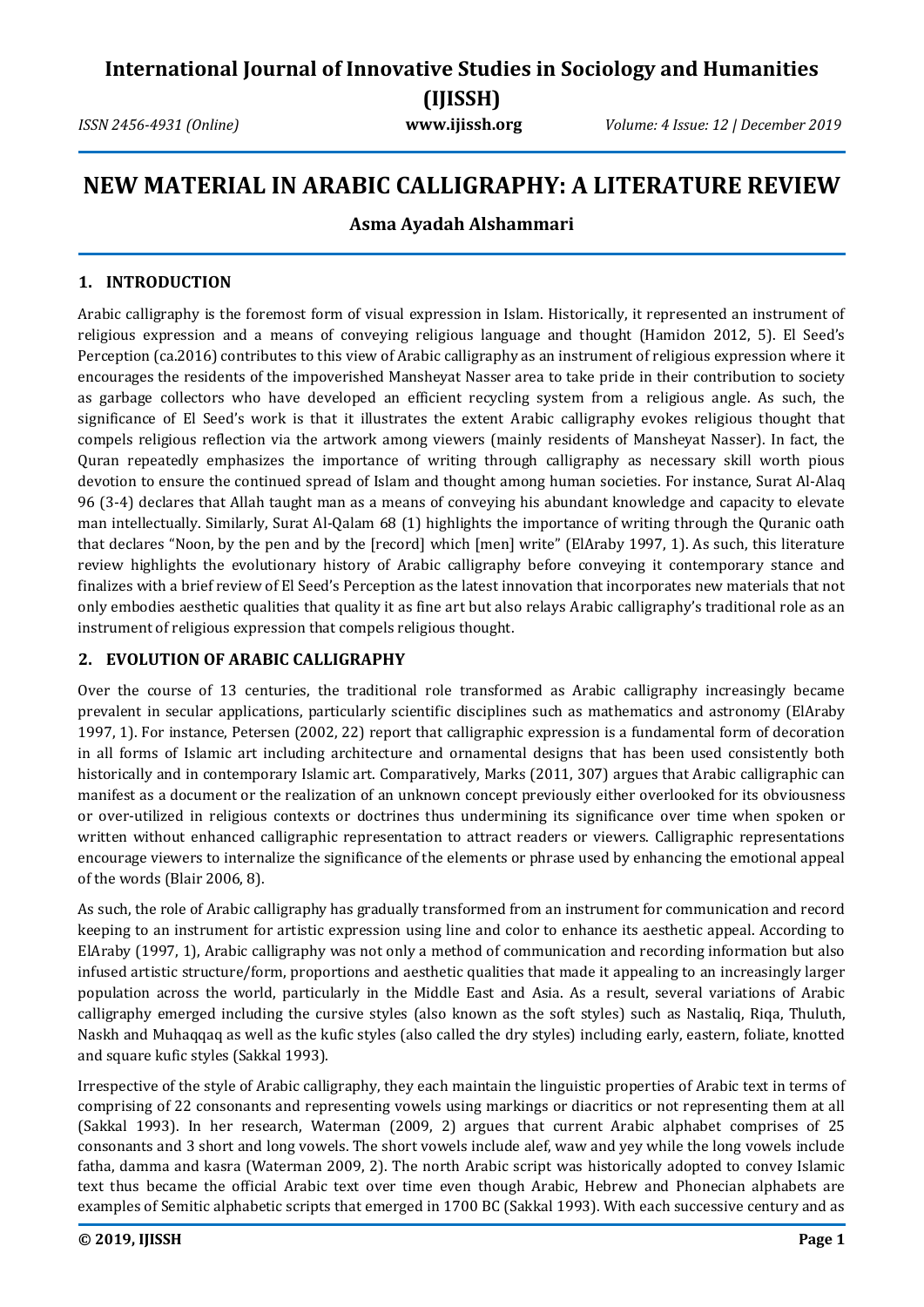*ISSN 2456-4931 (Online)* **www.ijissh.org** *Volume: 4 Issue: 12 | December 2019*

Islam spread to different regions of the world, new words emerged that have become part of the original North Arabic script such as the infusion of new letters by the Ottoman Turks who used Arabic text officially until 1929 (Sakkal 1993).

Symmetric calligraphic expressions can have rotational symmetry or bilateral symmetry (Moustapha & Krishnamurti 2001, 295). The more common symmetry is rotational symmetry because it comprises of 3-6 or eight rotation centers, preserve handedness and thus readability of the message presented through the text (Moustapha & Krishnamurti 2001, 295). Comparatively, bilateral symmetry is symmetry created about a vertical reflection axis as such requires simple reflection symmetry to ensure readability when complete (Moustapha & Krishnamurti 2001, 295). Irrespective of the symmetry mode applied, the process of creating Arabic calligraphy with aesthetic properties or qualities worthy of being considered as artistic remains the same (Hillenbrand 2006, 51).

## **3. CONTEMPORARY ARABIC CALLIGRAPHY**

Arabic calligraphy has always represented the aesthetic properties of combining a cultural language and the language of geometry by exploiting the fluidity of Arabic text in terms of its ability to stretch and transform in indefinite ways towards designing calligraphic expressions even when using a single word in Arabic (Moustapha & Krishnamurti 2001, 295). Mahmood (2013, 1) argues that this same attribute is the reason Arabic calligraphy cannot be used to appeal to a mass audience. It prioritizes the use of beauty and aesthetic to convey visual meaning thereby undermining readability and functionality (Mahmood 2013, 1). He further argues that the typography of the words/elements used conveys the cultural identity of the calligrapher and the audience he/she wants to attract (Mahmood 2013, 1). Nonetheless, contemporary Arabic calligraphy is rudimentarily similar to traditional in terms of design but differs due to the contemporary emphasis on true symmetry and implied symmetry. Moustapha & Krishnamurti (2001, 295) argue that true symmetry calligraphy compositions are created by applying isometric transformations to an already prepared stencil or motif while implied symmetry calligraphy compositions are created by fitting an expression within a symmetrical layout or organization.

Contemporary Arabic calligraphy explores innovative ways of expressing the symmetry between words in more artistically pronounced ways. For instance, contemporary rotational symmetry often develops from an initial 3 rotation center to five-rotation center using the same word to extend its spread across towards the viewer/reader where the initial 3-rotation center features as smaller calligraphic representations of the world while expanding/stretching as they transform into the 5-rotation center (Moustapha & Krishnamurti 2001, 296). Other innovations include combining both bilateral and rotational symmetries within the same composition. The ICE program represents one innovative way through which such combinations can be developedwithin contemporary Arabic calligraphy using information technology. Indeed, the ICE represents one of the major evolutionary changes to Arabic calligraphic in modern society that utilizes information technology tools to enhance the aesthetic properties of calligraphic compositions created using Arabic text. It represents the emergence and spread of Arabic animation calligraphy (Marks 2011, 307).

Marks (2011, 307) argues that calligraphy animation transforms the focus on the aesthetic qualities of Arabic calligraphy from representation of elements/Arabic text in an aesthetic manner to performance representation where the layout in which they are presented also holds meaning beyond the meaning of the words/phrase/text presented in calligraphic form. The transformation represents the consequential effects of various theological and philosophical texts and writing in Islamic traditions such as the perceived talismanic qualities of writing, mystic sciences of letters and latency associated with Shi'a thought (Marks 2011, 307). However, the general context or Arabic animation calligraphy emerged because of Western-style art education influencing contemporary artists who specialize in Arabic calligraphy such as Mounir Fatmi and Paula Abood (Marks 2011, 307). Unlike Arabic typography which Mahmood (2013, 1) argues suffers from effective adaptation in contemporary global society because of the inherent lack of structural system for designing Arabic typefaces, Arabic animation calligraphy employs enhanced information technology that requires less manual input to contextualize the design of the elements used.

Contemporary Arabic calligraphy employs new technologies for writing on and the format for developing the generated elements and the symmetry they share (Hamidon & Ishak 2015, 404). In their study, Moustapha &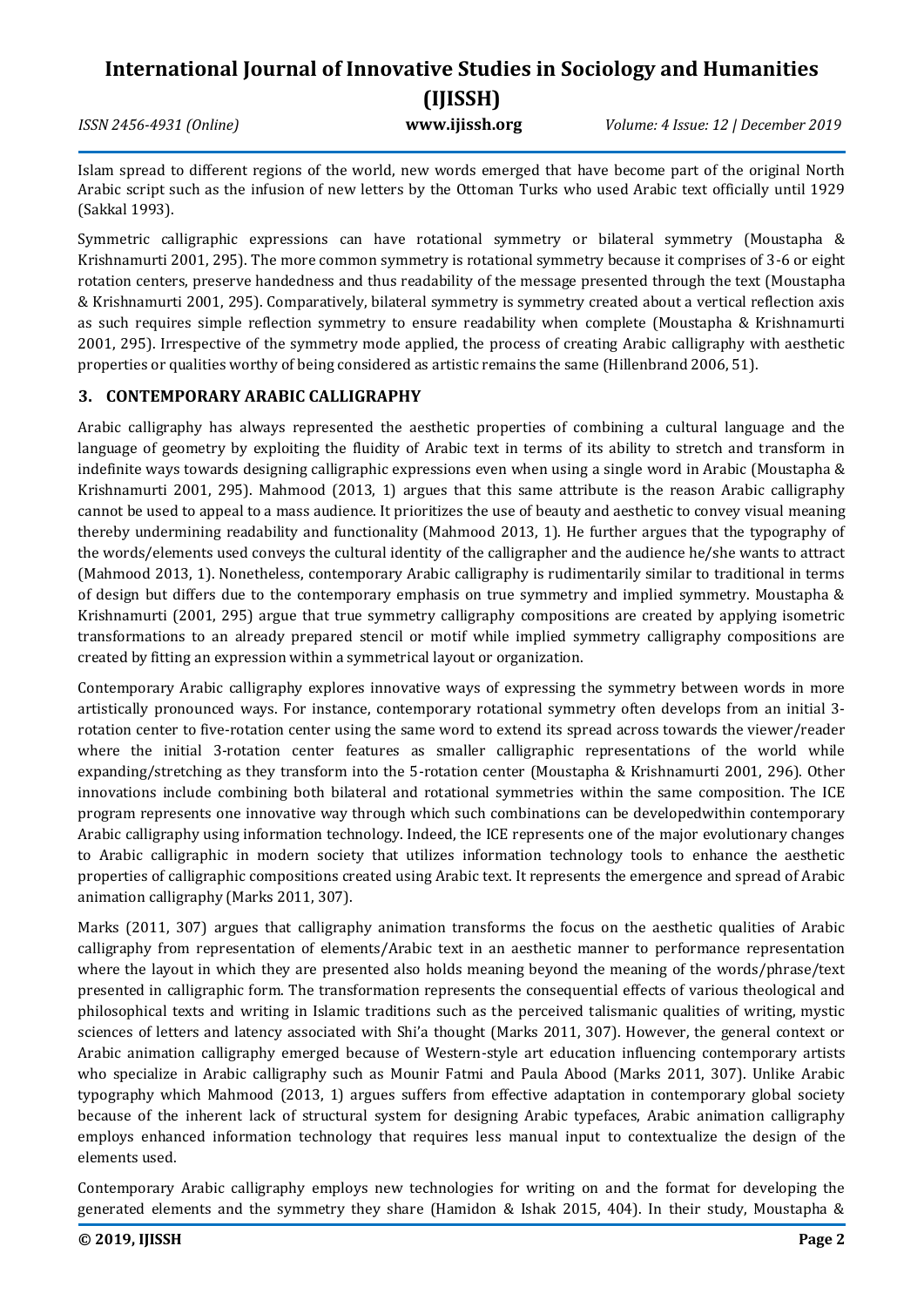*ISSN 2456-4931 (Online)* **www.ijissh.org** *Volume: 4 Issue: 12 | December 2019*

Krishnamurti (2001) conduct a computational exploration of Arabic calligraphy through a computer model called Interactive Calligraphy Exploration (ICE) that creates calligraphic compositions using symmetries. ICE manipulates symmetries in line arrangements to create aesthetic forms comprised of Arabic calligraphy using regulators that create an abstract composition based on symmetry information and formations that develop when the calligraphy or phrases used are aligned in specific ways. The formulation of meaning using the symmetry focuses on the transformation of symmetry information regarding various elements thus creating unusual but aesthetically appealing visual effects or representations (Moustapha & Krishnamurti 2001, 294).

The ICE approach extracts the abstract the organizational dimension of the symmetry from the physical dimension of the elements in terms of being representations of letters and words or phrases within the calligraphy (Moustapha & Krishnamurti 2001, 296-297). To achieve this result, the ICE applies three interactive features of the calligraphy explorations created through the program including creating the symmetry between the elements while designing the overall calligraphic composition (Moustapha & Krishnamurti 2001, 297). The second interactive feature is manipulating the calligraphic elements while exploring and maintaining symmetry options following successive iteration (Moustapha & Krishnamurti 2001, 297). The final interactive feature is manipulating the symmetry achieved/created to achieve visually significant changes in the overall composition created (Moustapha & Krishnamurti 2001, 297). As such, the process of creating Arabic calligraphy using the ICE involves two levels of abstractness: for the calligraphic elements/symbols (Arabic text) and for the regulating organizational symmetries (Moustapha & Krishnamurti 2001, 297).

The symbols represent Arabic text while the regulators highlight the symmetry properties of the symbols used in each composition by graphically depicting the lines and points that convey specific isometries that are most appropriate for the composition. Therefore, regulators convey symmetry properties by controlling the symbols and attributes of the elements used by using the line and points identified to ensure dependency between the elements (Moustapha & Krishnamurti 2001, 297). In other words, they ensure the phrases developed through the identifies symmetry properties continues to make sense as per the calligraphers desired outcome or expression since the calligraphy developed must still have meaning. In addition, the regulators facilitate the transformation and changes that emerge from exploring the different symmetry combinations thereby preserving the integrity of the compositions in terms of still making linguistic sense as Arabic text. These ICE properties ensure the program can superimpose different symmetries within the same composition because a single regulator can serve multiple symbols and multiple regulators can use/manipulate a single symbol (Moustapha & Krishnamurti 2001 297). In his study, Al Shiekh (2016, 1) proposes the creation and utilization of a parametric calligraphic machine that produces, connects and separates calligraphic elements as images or realities of overt Arabic calligraphy statements. Unlike the ICE, the parametric calligraphic machine contemplates the ideal symmetric measures feasible towards the manifestation of ideal patterns and layouts for Arabic calligraphy. It also emphasizes a process description for the creation of Arabic calligraphy rather than the traditional state description emphasized in other calligraphic design patterns such as the ICE (Al Shiekh 2016, 1). Overall, the ICE and parametric calligraphic machine represent the innovative use of information technology to enhance the aesthetic appeal of Arabic calligraphy.

## **4. NEW MATERIAL IN ARABIC CALLIGRAPHY: FOCUS ON EL SEED**

Contemporary Arabic calligraphy does not rely exclusively on information technology instruments to create enhanced and aesthetically appealing formats beyond the creation of the stencil or motif before printing and presenting it as art. El Seed is one such artist. His innovation centers on his use of mixed materials such as building as his canvas for hosting Arabic calligraphy thereby enhancing the building's aesthetic qualities or properties irrespective of the surroundings. Odeh (2015, 8) refers to El Seed's technique as calligraffiti because he combines Arabic calligraphy and graffiti to create large-scale paintings of Arabic calligraphy made of vivid colors on edifices across the world. For instance, his Lost Walls collection comprises of calligraffiti on various abandoned buildings in his home country, Tunisia, painted using vivid colors ranging from azure blue to orange, red, white, green, black; sometimes combined within the same calligraffiti composition.

In terms of subject matters presented using calligraffiti, Naguib (2016, 53) argues that street art, graffiti and calligraffiti characterized the most striking forms of art to emerge in the wake of the Arab Spring. As such, El Seed's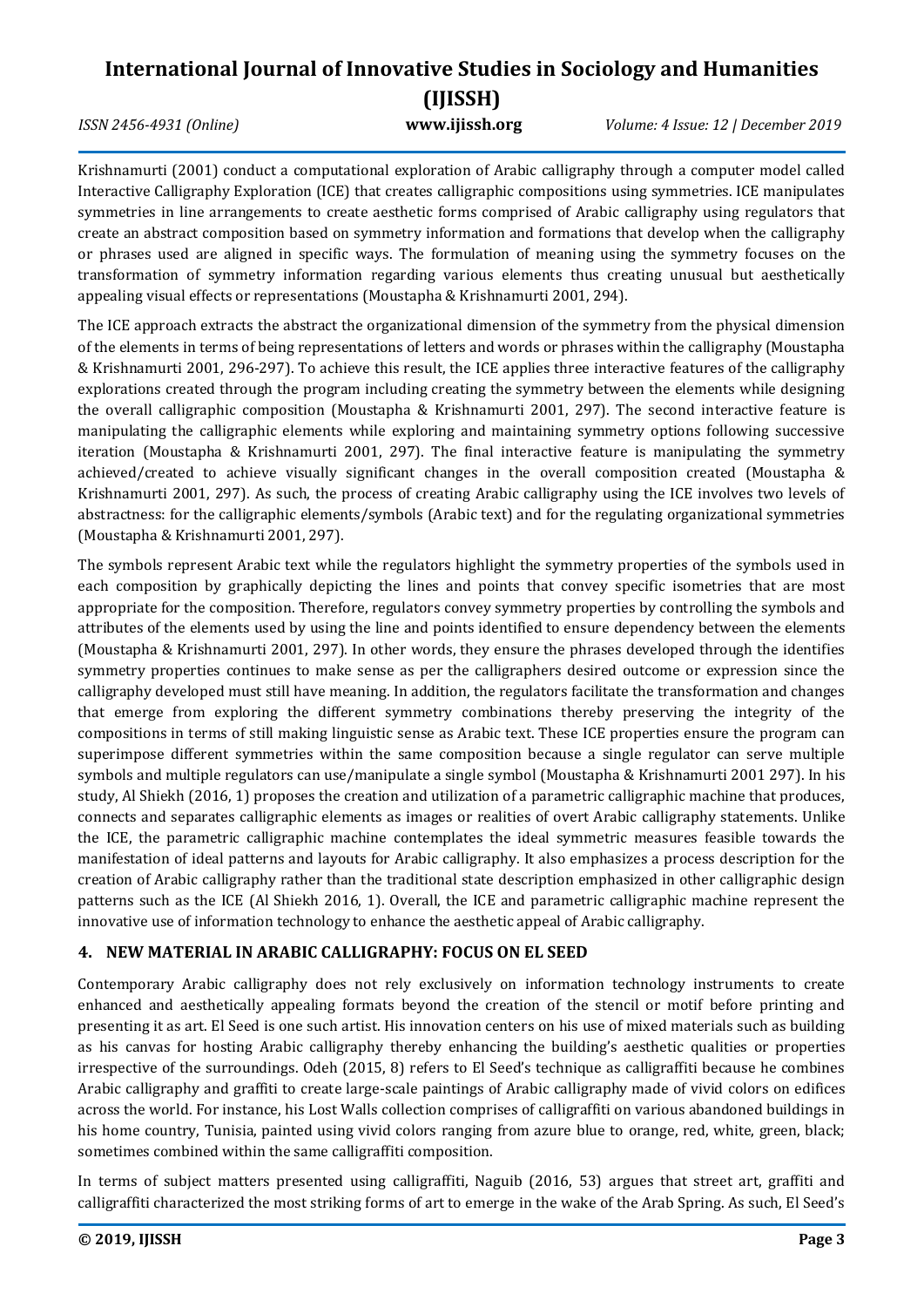## **International Journal of Innovative Studies in Sociology and Humanities (IJISSH)** *ISSN 2456-4931 (Online)* **www.ijissh.org** *Volume: 4 Issue: 12 | December 2019*

artworks represent social self-reflection on the outcomes of the Arab Spring and the sociopolitical revolution sought after in many Arab countries across North Africa and the Middle East. For instance, Perception is an innovative dedication to the hard work of Cairo's garbage collectors in Mansheyat Nasser for their dedication towards developing an efficient recycling system. The calligraffit covers 50 apartment buildings in the area and can only be read from a single point on Moqattam Hill (Naguid 2016, 78). The quote belonged to a third century patriarch of Alexandria, St. Athanasius, who said, "Anyone who wants to see the sunlight clearly must wipe his eyes first" (Naguid 2016, 78). In fact, Boukerroui (2013, ii) argues that extracting such forms of local art as calligraffiti 'directly from the milieu' fosters the desired self-reflection that strengthens identity, culture andbelonging by replacing the imitation of other art forms and providing artists like El Seed a means to nurture their self-confidence. El Seed's artwork bears close resemblance to the works of the favela painters, Jeroen Koolhaas and Dre Urban, who create community art by painting entire neighborhoods thus splashing color onto urban walls (Odeh 2015, 8).

## **5. CONCLUSION**

El Seed's Perception effectively illustrates the extent Arabic calligraphy not only conveys religious expression but also embodies the aesthetic qualities of fine art through it innovative design and use of formal element such as color. All Arabic calligraphic expressions El Seed, Perception. 2016, mixing anamorphosis and calligraffiti. performed in the streets of Cairo, Egypt. Available online from: https://goo.gl/images/GWG6HF represent a form of creative design made through a non-deterministic iterative process that involves repeatedly redrawing Arabic characters and the relations they share towards communicating a specific sentiment (Moustapha & Krishnamurti 2001, 296). Despite its long evolutionary history in terms of scripts to emerge and the dynamics of symmetric calligraphic expressions, contemporary Arabic calligraphy incorporates new technologies and materials towards achieving its traditional role of evoking religious thought through artistic expressions with enhanced aesthetic qualities.

## **REFERENCES**

Al Shiekh, Bassam. Arabic Calligraphy & parametric architecture. Edinsburg.

Blair, Sheila . 2006. Islamic Calligraphy. Edinburgh: Edinburgh University Press.

- Boukerroui, Mohand Tahar. 2013. "Calligraphy: A Vehicle to Self-Reflection." Masters ResearchProject. Boston University, Boston. Published.
- ElAraby, Kadri M.G. 1997. "The Art And Design Of Arabic Calligraphy". Digest Of Middle EastStudies 6 (1): 1-23. doi:10.1111/j.1949-3606.1997.tb00702.x.
- Hamidon, Nor Azlin. 2012. "Islamic calligraphy in contemporary art of Malaysia," PhD Thesis,Universiti Teknologi MARA Malaysia. Unpublished.
- Hamidon, Nor Azlin, & Siti Mastura Md Ishak. 2015. "The New Categorizations of Style in Contemporary Islamic Calligraphy Paintings in Malaysia." International Journal of
- Social Science and Humanity, 5 (4) : 403-407. doi:10.7763/ijssh.2015.v5.489. Hillenbrand, Robert. 2006. Figural Calligraphy in the Muslim World. In: J. Peacock, ed. Ten
- Poems from Hafez. London: Sylph Editions, 9-17.
- Mahmood, Aysha Khalid. 2013. Expressions of Arabic Calligraphy in Arabic Typography for aCultural Identity of the Visual Arabic Script. Doctoral Research, Nottingham: Nottingham Trent University.
- Marks, Laura U. 2011."Calligraphic Animation: Documenting the Invisible." Animation: An Interdisciplinary Journal, 6 (3): 307–323. doi:10.1177/1746847711417930.
- 13 Moustapha, Hoda, & Ramesh Krishnamurti. 2001. Arabic Calligraphy: A Computational Exploration. Conference Paper, Geelong: International Conference of Mathematics and Design.